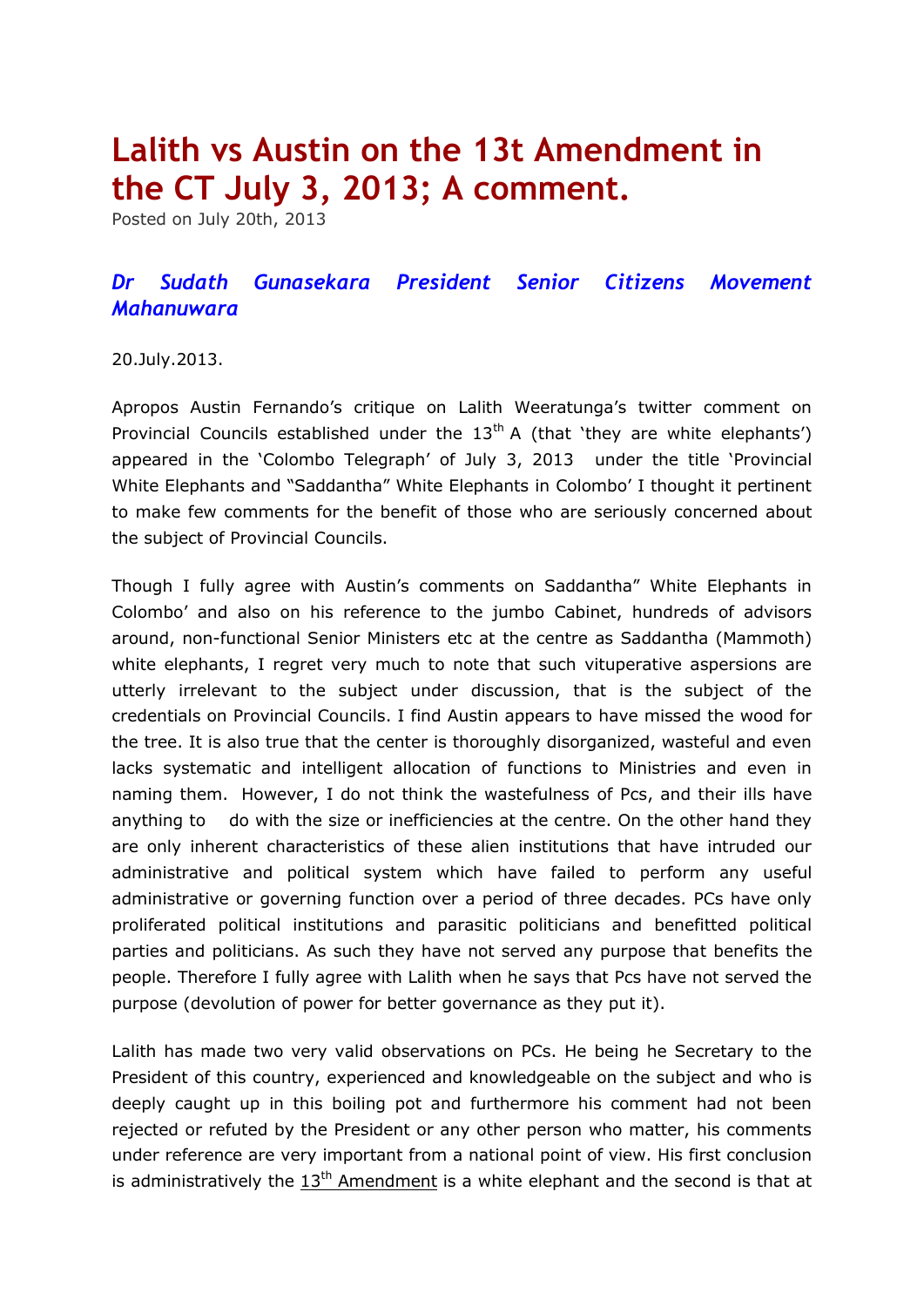sub-national level Provincial Councils (PCs) have not served the purpose. Instead of the '13<sup>th</sup> Amendment' I would have preferred 'the Provincial Councils' are white elephants. The  $13<sup>th</sup>$  A that made provisions for Pcs is a nuclear bomb dropped by India on this country followed by the Rajiv-JR Accord of  $29<sup>th</sup>$  July 1987 to destrov this Island nation. More than Pcs being administrative white elephants by wasting a major portion of the national income they have completely messed up the whole political and administrative machinery in this country. Furthermore this system has even made the Sri Lankan constitution a toothless document and made the governing and judicial process an Augean mess. Moreover PCs were designed by Indian Brahamins to divide, destabilize and destroy this country by both politically and economically, by carving out an independent mono-Tamil EElam in the North and East. India also did this to take revenge from the government and the people of this country. Therefore I do not think that even a man with a wee bit of brain can reject these two comments as baseless. No one can dismiss it as a squint of the eye or as a statement made to fall in line with the political wind.

It is a pity that Austin has not understood the simple and plain truth Lalith has stated on PCs though it is the gospel truth as understood practically by everybody in this country. According to Austin it is the government which has made them white elephants. He hails them as useful instruments of reconciliation. Those who defend and passionately talk about the merits of PCs like Austin, I think, are groping in the dark and do so without knowing the actual background, the far-reaching disastrous dimensions and the serious and long term political and other implications of the PCs on the country's future. The sinister and diabolical intentions and ghosts behind this move by India in inventing these PCs, their future implications on the sovereignty, territorial integrity, independence, political stability of this Island Nation and the threat they impose on the very survival of the Lankan Nation is apparently beyond the comprehension of these vocals. One wonders as to what would have happened to this country if a man of Austin's caliber continued to be Defense Secretary of this country in place of Gotabhaya Rajapaksa at the time of the 2009 war.

Austin's whole argument seems to be centred round a passionate case for PCs. It looks more a hilarious pro- Eelam call in defense of divisive communal politics than an attempt to safeguard the general interests of the country. I doubt he will be offered the post of Defense Secretary in the State of Eelam even if it is formed one day. His frequent use of hacked terms like Majoritarianism and reconciliation clearly shows that he is arguing on behalf of the Tamils and Muslims ignoring the political realities in this country and betraying the Sinhala Buddhists for which he should be ashamed. Thereby he also falls to the category of men and women who hold the views hat majority rule is not democracy and regional autonomy is the only answer for reconciliation in this country.